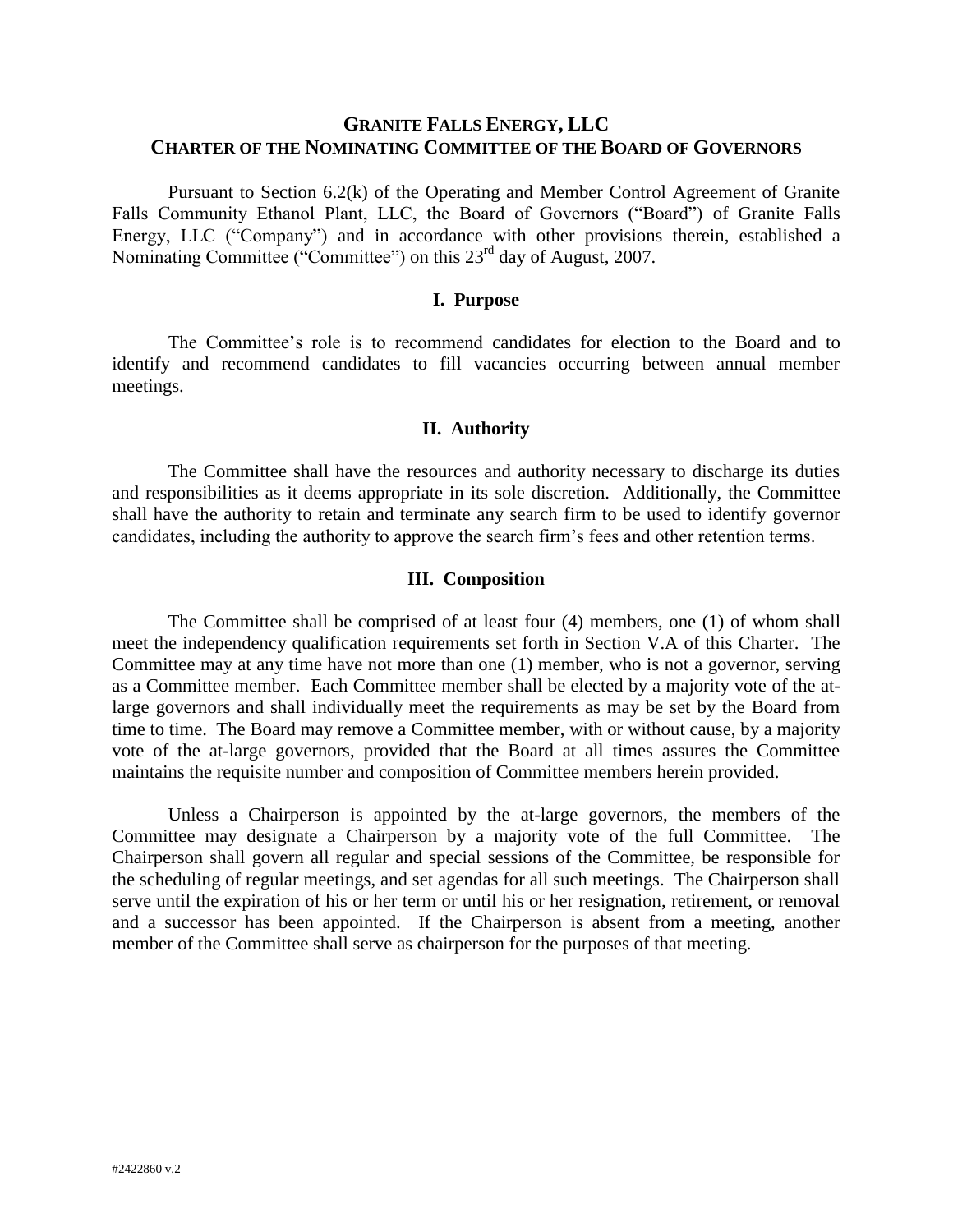#### **IV. Duties and Responsibilities**

The Committee's policies and procedures shall remain flexible in order to best react to changing conditions and to ensure that the nominating process and procedures of the Committee are in accordance with all Company requirements. In carrying out its responsibilities, the Committee will perform the following functions:

- 1. To identify, recruit, and evaluate candidates for Governor's positions on the Board and the committees thereof and to consider the performance of incumbent governors in determining whether to nominate them for re-election;
- 2. To make recommendations to the Board concerning the composition of the Board, including its size and qualifications for membership;
- 3. To develop a process to be used by the Committee in identifying and evaluating candidates for membership on the Board and the committees thereof;
	- (i) The Committee may consider potential governor candidates recommended by members, provided that the proposed candidates satisfy any minimum qualifications of the Company for its governors.
	- (ii) The Committee may identify prospective governors from any reasonable source, including, but not limited to, the consultation of third-party governor search services.
- 4. To evaluate the participation and contribution of each governor coming to the end of his or her term before deciding whether to recommend re-election. The Committee may seek the views of other governors to assist them in this evaluation. The Committee shall periodically review the composition of the Board to determine whether it may be appropriate to add individuals with different backgrounds or skills from those already serving on the Board;
- 5. To annually present to the Board a list of candidates recommended for election to the Board at the annual meeting of members;
- 6. To present to the Board, as necessary, candidates for Committee membership and individuals recommended to fill vacancies that may occur on the Board; and
- 7. To perform any other activities consistent with this Charter, the Company's Articles of Organization (as the same may be amended and/or restated and in effect from time to time), the Company's Operating and Member Control Agreement, and governing law, as the Committee or the Board deems necessary and appropriate.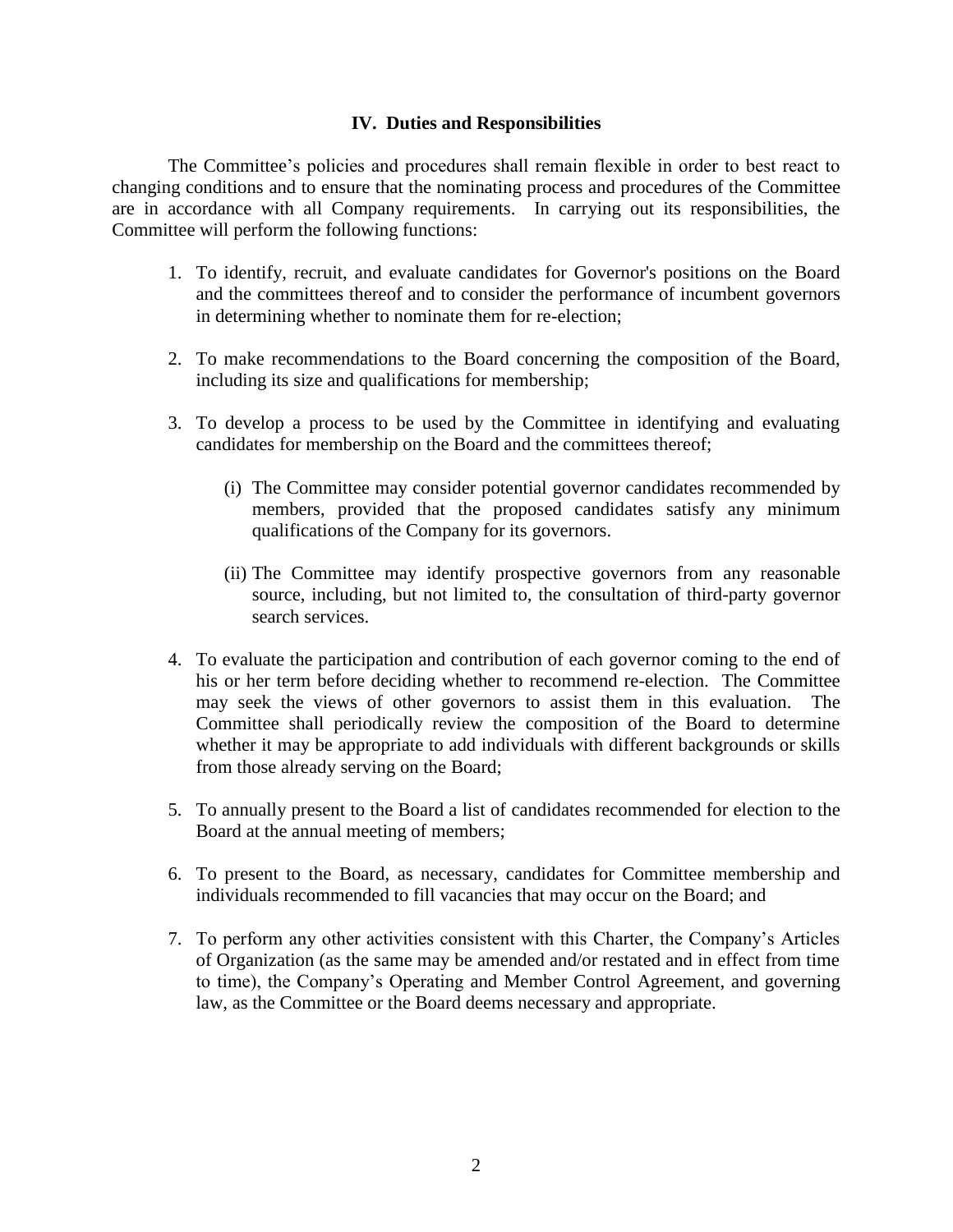# **V. Procedures and Eligibility Requirements**

### **A. Independency Requirements**

The Committee has adopted a policy of maintaining a partially independent nominating committee. For the purpose of carrying out such policy, a nominating committee candidate will NOT be considered independent if such individual:

- 1. Receives any consulting, advisory, or other compensatory fees from the Company, other than Board or committee fees and fixed amounts of compensation under a retirement plan (including deferred compensation) for prior service with the Company (provided that such compensation is not contingent in any way upon continued service);
- 2. Is an "affiliated person" of the Company, as herein defined;

The term *affiliate* means a person that directly, or indirectly through one or more intermediaries, controls, or is controlled by, or is under common control with the Company.

- (i) A person will be deemed not to be in control of the Company for purposes of this section if such person or entity:
	- Is not a beneficial owner, directly or indirectly, of more than 10% of any class of voting equity securities of the Company;
	- Is not an executive officer of the Company.
- (ii) The ownership requirement set forth in the previous subparagraph (i) does not create a presumption in any way that a person holding more than 10% of any class of the Company's voting equity securities controls or is otherwise an affiliate of the Company.

The following will also be deemed affiliates:

- (i) An executive officer of an affiliate;
- (ii) A governor who is also an employee of an affiliate;
- (iii) A general partner of an affiliate; and
- (iv) A managing member of an affiliate.
- 3. Is an employee of the Company or any current subsidiary of the Company; or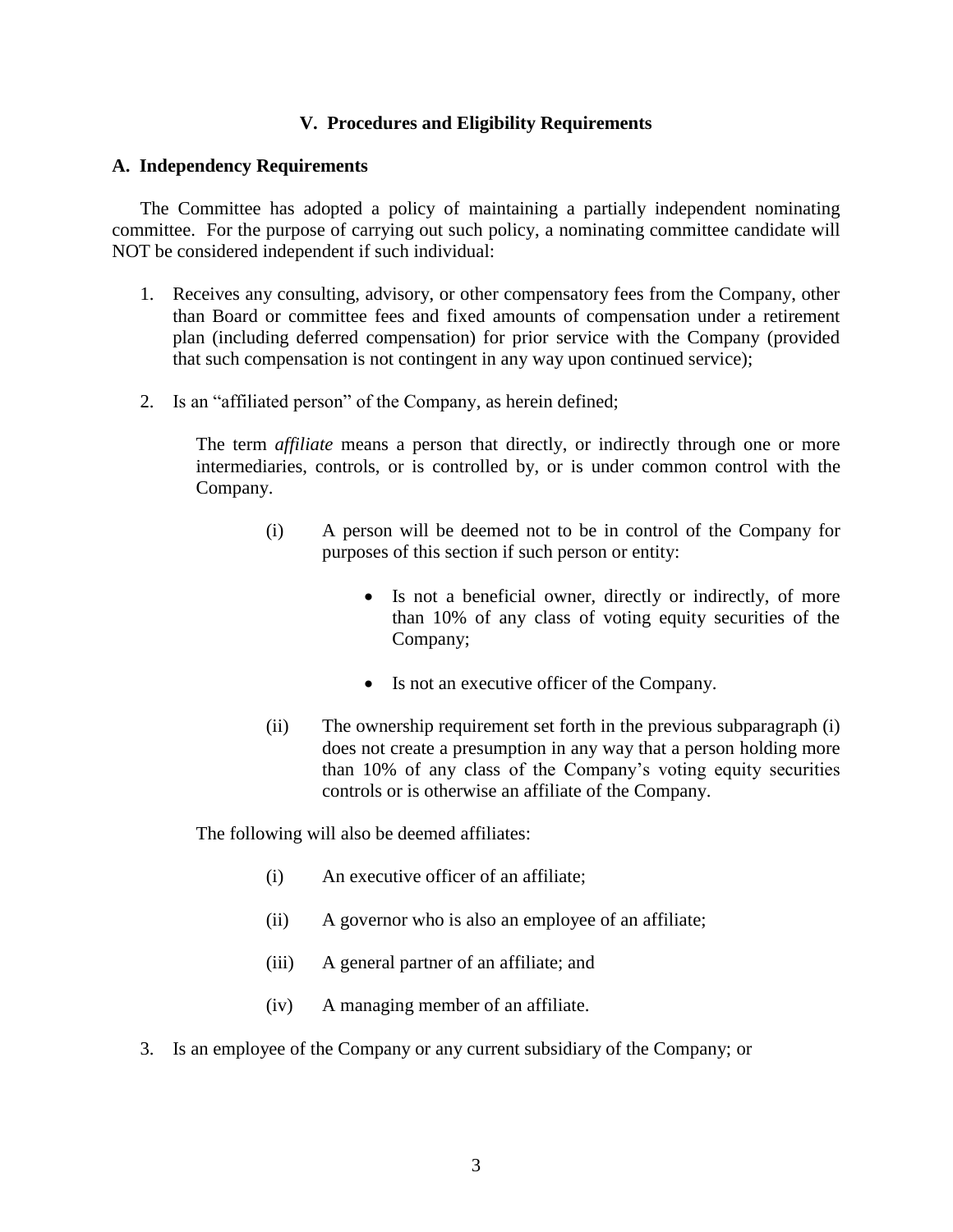4. Has accepted or has an immediate family member, as herein defined, who has accepted payments, during the immediately preceding calendar year, from the Company or any of its subsidiaries in excess of Sixty Thousand Dollars (\$60,000), other than as compensation for Board or committee services, payments arising solely from investments in the Company's securities, compensation paid to a family member who is a non-executive employee of the Company, benefits under a tax-qualified retirement plan, or non-discretionary compensation or certain permitted loans; or

The term *immediate family member* includes any child, stepchild, parent, stepparent, spouse, sibling, mother-in-law, father-in-law, son-in-law, daughter-in-law, brother-inlaw, or sister-in-law of such nominating committee candidate, governor, executive officer, or nominee for governor, and any person (other than a tenant or employee) sharing the household of such nominating committee candidate, governor, executive officer, or nominee for governor.

- 5. Has an immediate family member who is employed, or has been employed within the preceding calendar year, by the Company or any of its subsidiaries as an executive officer; or
- 6. Is or has an immediate family member who is a partner or controlling member/shareholder or executive officer of any organization to which the Company made, or from which the Company received, payments for property or services that exceeds 5% of the recipient's consolidated gross revenues of that year, or \$200,000, whichever is more, other than payments arising solely from investments in the Company's securities or payments under non-discretionary charitable contribution matching programs; or
- 7. Is or has an immediate family member who is employed, or has been employed within the preceding calendar year, as an executive officer of another entity where any of the executive officers of the Company serve on the compensation committee of such other entity.

# **B. Qualification Requirements**

In recommending candidates to the Board, the Committee shall consider such factors as it deems appropriate to assist in developing a Board and committees that are diverse in nature and comprised of experienced and seasoned advisors. The types of criteria the Committee shall take into account when identifying and evaluating potential candidates, shall include, but is not limited to the following:

- 1. The candidate's agricultural, business, legal, technical/engineering, accounting, and financial background and experience;
- 2. The candidate's community or civic involvement;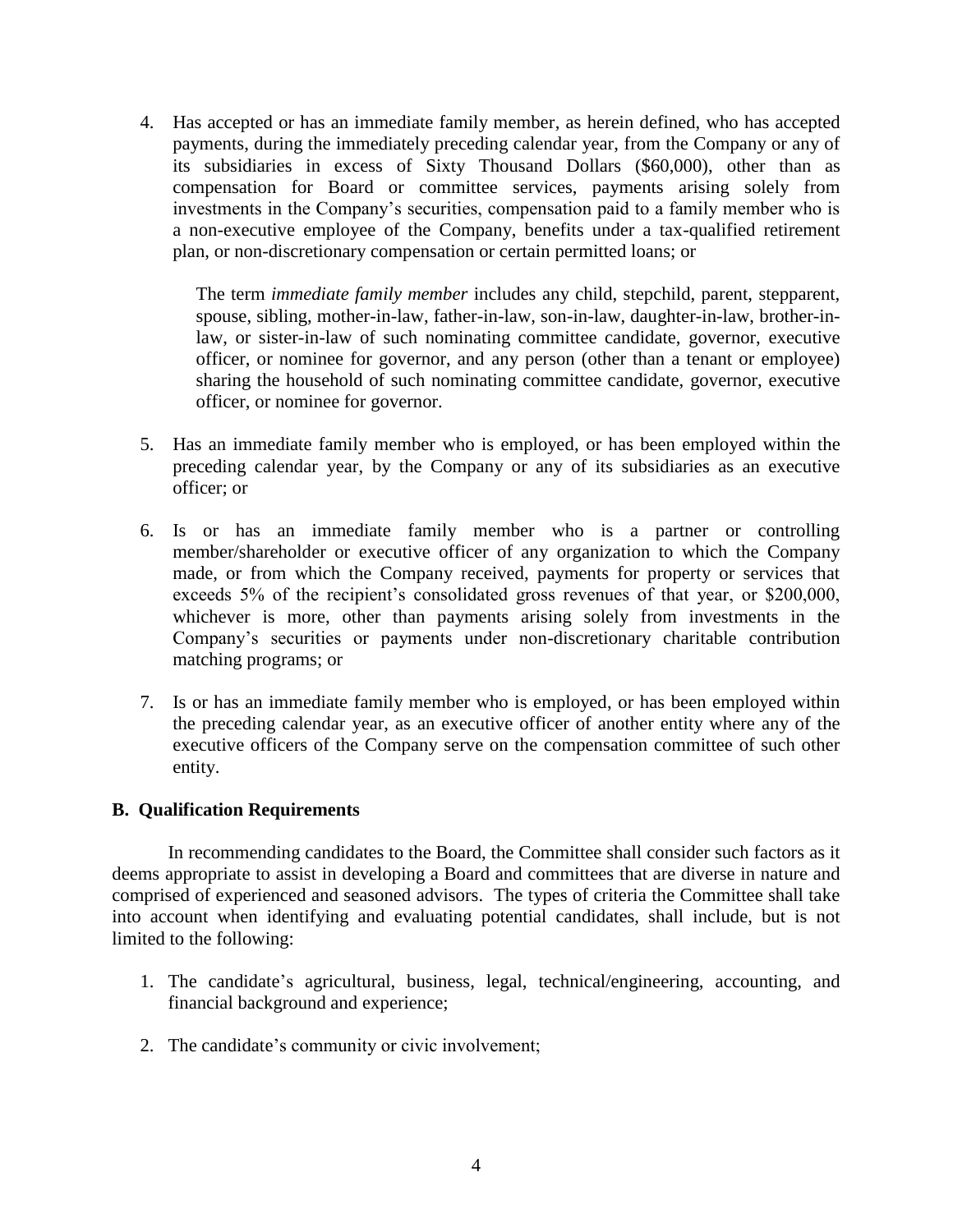- 3. The candidate's independence from the Company and his or her lack of potential conflict(s) with the Company that cannot be handled by fully disclosing the candidate's interest in a given transaction or by abstaining from decisions of the board in which the candidate may have an interest. Candidates should not have, or appear to have, a conflict of interest that would unreasonably impair the candidate's ability to represent the interests of all of the Company's members or to fulfill the responsibilities of a governor. The Committee shall not nominate a Candidate where such nomination would result in the possibility of immediate family members, as defined in Section V.A.4 of this Charter, serving on the board at the same time;
- 4. The candidate's reputation for integrity, honesty, and adherence to high ethical standards. Candidates should have demonstrated business acumen, experience, and the ability to exercise sound judgment in matters related to the current and long-term objectives of the Company, and should be willing and able to contribute positively to the decision making process of the Company; and
- 5. The specific needs of the existing Board relative to any particular candidate so that the overall Board compensation reflects a mix of talents, experience, expertise, and perspectives appropriate to the Company's circumstances.

The re-nomination of existing governors shall not be automatic, but should be based on continuing qualification under the criteria set forth above. In addition, the Committee shall consider the existing governor's performance on the Board and on any committee on which such governor serves, which shall include attendance at Board and committee meetings and consideration of the extent to which such governor(s) undertook continuing education programs.

#### **C. Submission Requirements**

Company members may submit recommendations for candidates to the Chairman of the Committee. All nominations shall be submitted in writing, to Nominating Committee at Granite Falls Energy, LLC, 15045 Hwy 23 SE, P.O. Box 216, Granite Falls, MN 56241. Such submissions should include the nominating member's name and contact information, a brief description of the candidate's business experience, civic involvement, education and such other information as the member submitting the recommendation believes is relevant to the evaluation of the candidate. For candidates to be considered for election at the next annual meeting, the recommendation must be received by the Company by November 1 or 120 calendar days prior to the date that the Company's proxy statement is released to unit holders in connection with such meeting, whichever is later. Candidate's properly submitted by members of the Company or members of the Committee shall be considered in the same manner as those submitted by thirdparty search firms to the Committee.

# **D. Meetings**

The Committee shall meet at least two times annually. Additional meetings may occur as the Committee or its Chair deems advisable. The Committee will keep minutes at each of its meetings and such meeting minutes will be provided to the Board. Committee members will be